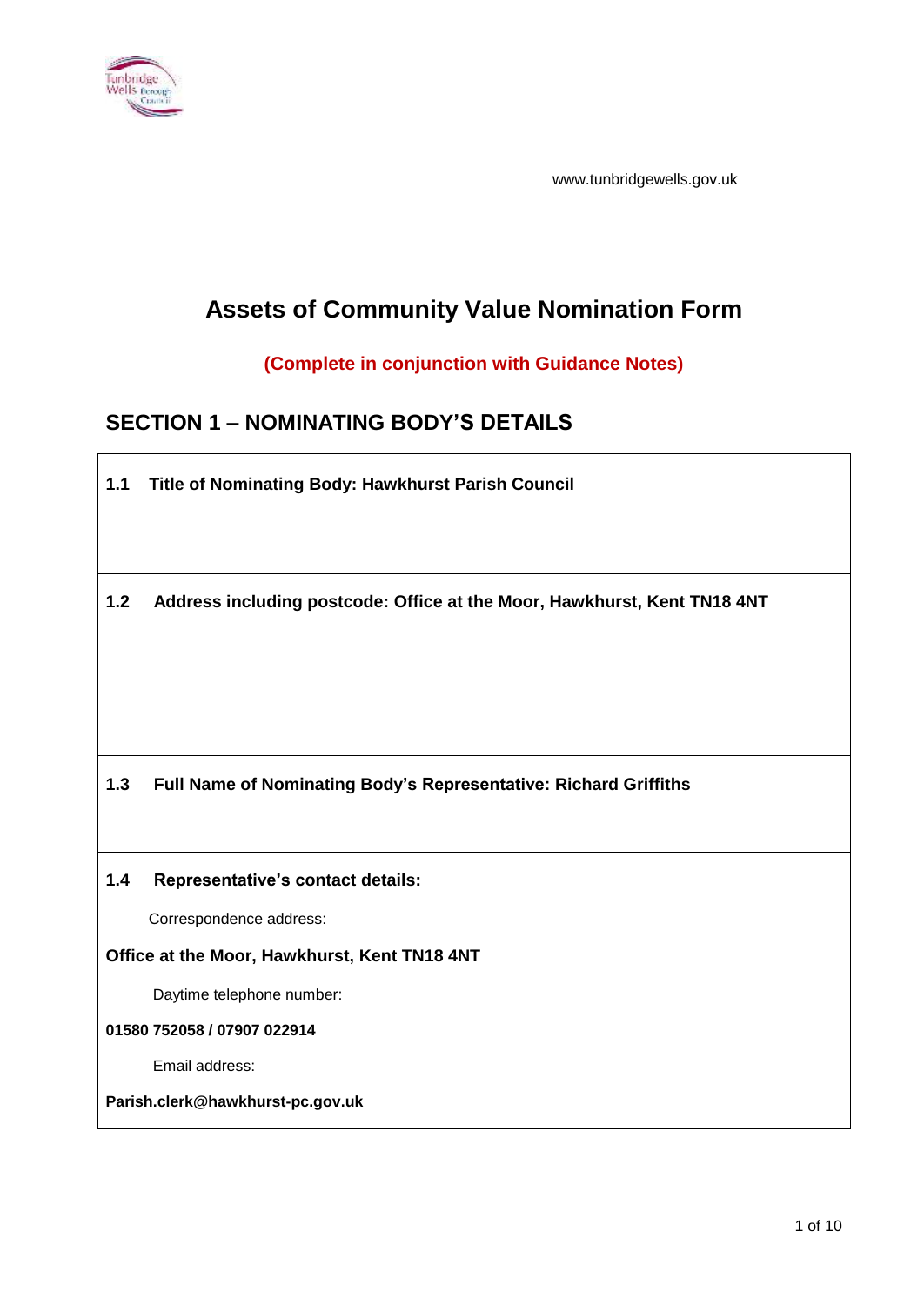

## **SECTION 2 – TYPE OF BODY**

| 2.1<br><b>Body type:</b> Please tick any that apply                                                                                                   |   |
|-------------------------------------------------------------------------------------------------------------------------------------------------------|---|
| Unincorporated body (with membership of a least 21 local people who are<br>registered to vote locally)                                                |   |
| Neighbourhood Forum                                                                                                                                   |   |
| Parish Council                                                                                                                                        | X |
| Charity                                                                                                                                               |   |
| <b>Community Interest Company</b>                                                                                                                     |   |
| Company limited by guarantee (which does not distribute any surplus it<br>makes to its members)                                                       |   |
| Community Benefit Society (former Industrial and provident society)                                                                                   |   |
| 2.2 Supporting evidence: Please tick any of the following documents that<br>are relevant to your organisation and provide copies                      |   |
| Company Registration number                                                                                                                           |   |
| Memorandum of Association                                                                                                                             |   |
| Articles of Association                                                                                                                               |   |
| Charity number                                                                                                                                        |   |
| <b>Trust deed</b>                                                                                                                                     |   |
| Constitution/Terms of reference/. Standing Orders                                                                                                     |   |
| List of names and addresses of at least 21 members of an unincorporated<br>body who are registered to vote in Tunbridge Wells or an adjoining borough |   |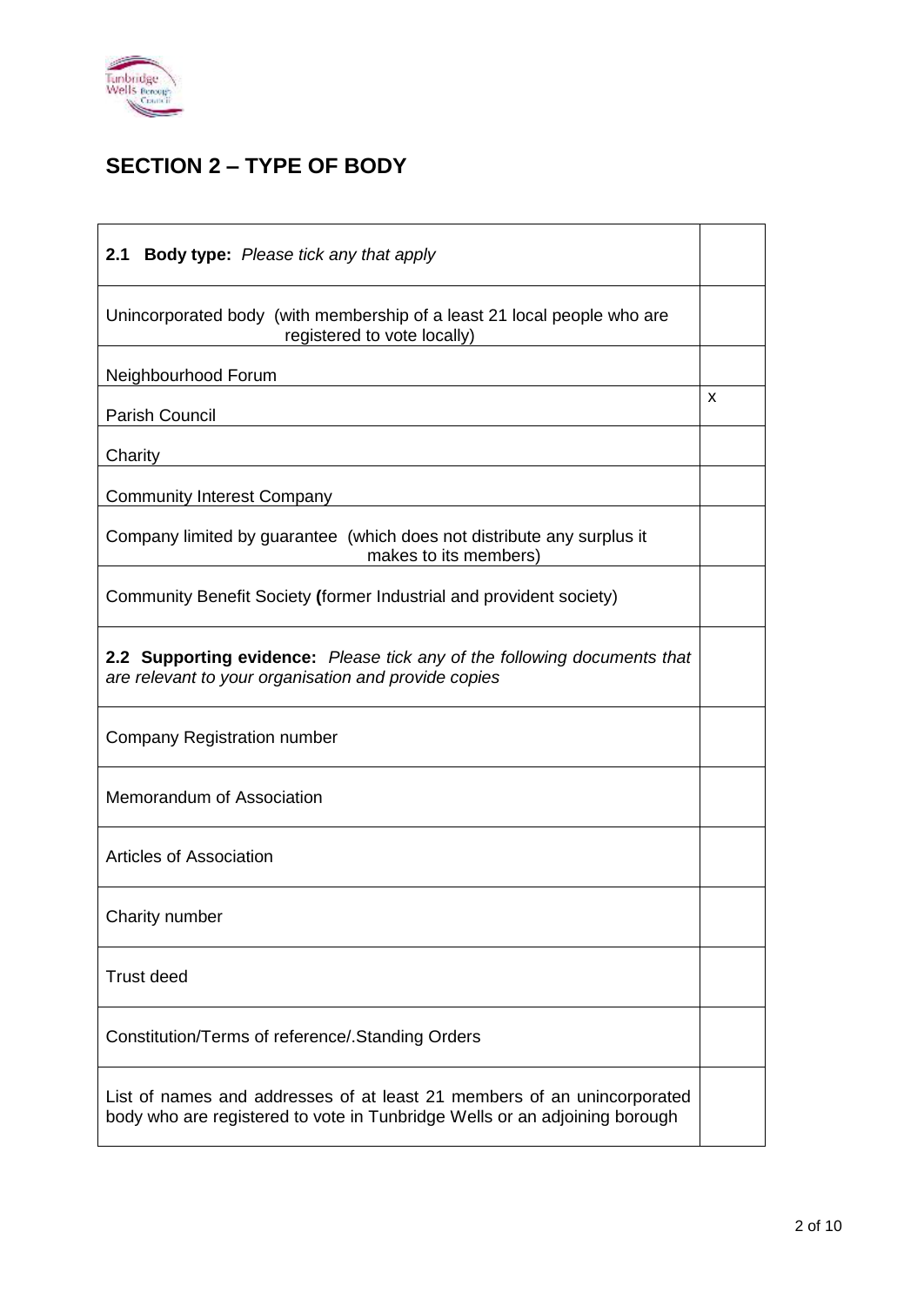

## **2.3 Local connection**

Your organisation must have a local connection which means that its activities are wholly or partly concerned with Tunbridge Wells Borough Council's area or that of a neighbouring local authority. Where this is not obvious, such as in the case of a parish council, please provide an explanation.

Parish Council

#### **2.4 Distribution of surplus funds**

For organisations other than parish councils, please confirm and provide evidence that any surplus made by the organisation is wholly or partly applied for the benefit of Tunbridge Wells Borough Council's area or that of a neighbouring local authority's area.

NA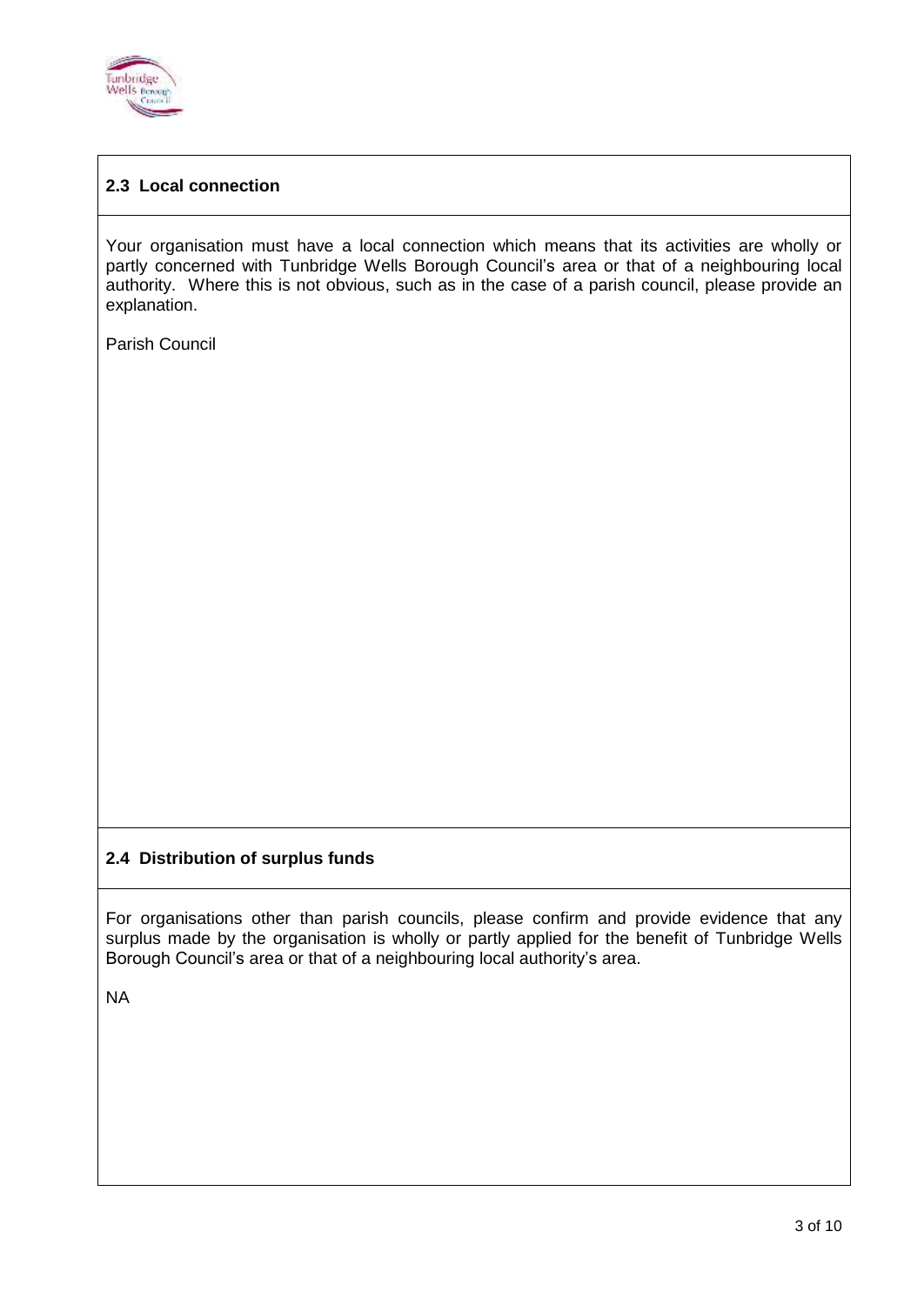

## **SECTION 3. DETAILS OF NOMINATED ASSET**

**3.1 Type of asset** e.g. shop, pub, community hall etc.

Open space – Hawkhurst Golf Club

**3.2 Address or location of asset**

**Hawkhurst Golf Club, High Street, Hawkhurst Kent TN18 4JS**

**3.3 Extent and boundaries of asset (please provide Land Registry title plan if possible)**

**Please see attached Land Registry Title documents for Hawkhurst Golf Club**

- **K1662635 – note land edged in Green (K297098) on the title plan has been removed from this title and is not included in this application.**
- **K211554**

**Hawkhurst Golf Club is a gem in the Weald, a woodland golf course in the traditional rolling hills of West Kent within the Area of Outstanding Natural Beauty.** 

**Hawkhurst Golf Club is located on the western edge of Hawkhurst, with the main entrance off the A268. Slip Mill Lane abuts the western/ southern edge of the golf club and the eastern side adjoins the edge of the housing in Hawkhurst.**

**Hawkhurst Golf Club was closed on 1st April 2020 but has a clubhouse, car park and a number of ancillary buildings associated with golf club maintenance.**

**Hawkhurst Golf Club furthers the social well-being of the local community and is the largest cultural, recreation and sporting asset in the area, it is 20.69 hectares.**

**3.4 Are any parts of the asset residential accommodation?** If so, provide full details including details of any occupation.

**No**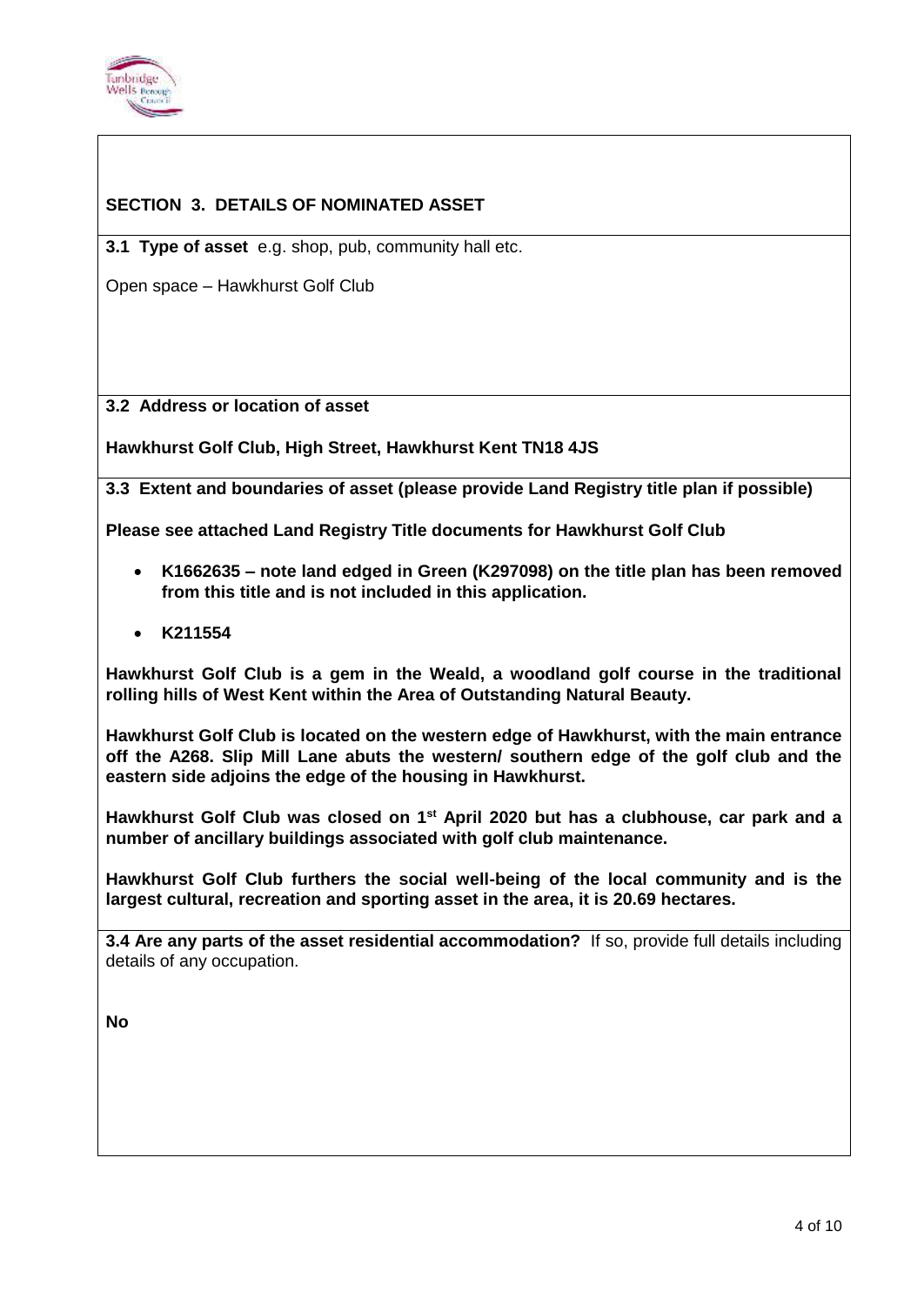

#### **SECTION 4 OWNERSHIP AND OCCUPIERS**

#### **4.1 Name and address of freehold owner(s)**

Cedardrive Ltd, Jenga (Golf Club Holding) Ltd 22, Wadsworth Rd, Perivale, **Greenford** UB6 7JD

## **4.2 Name and address of any leaseholder(s)**

NA

#### **4.3 Name and where appropriate, address of any known occupiers**

NA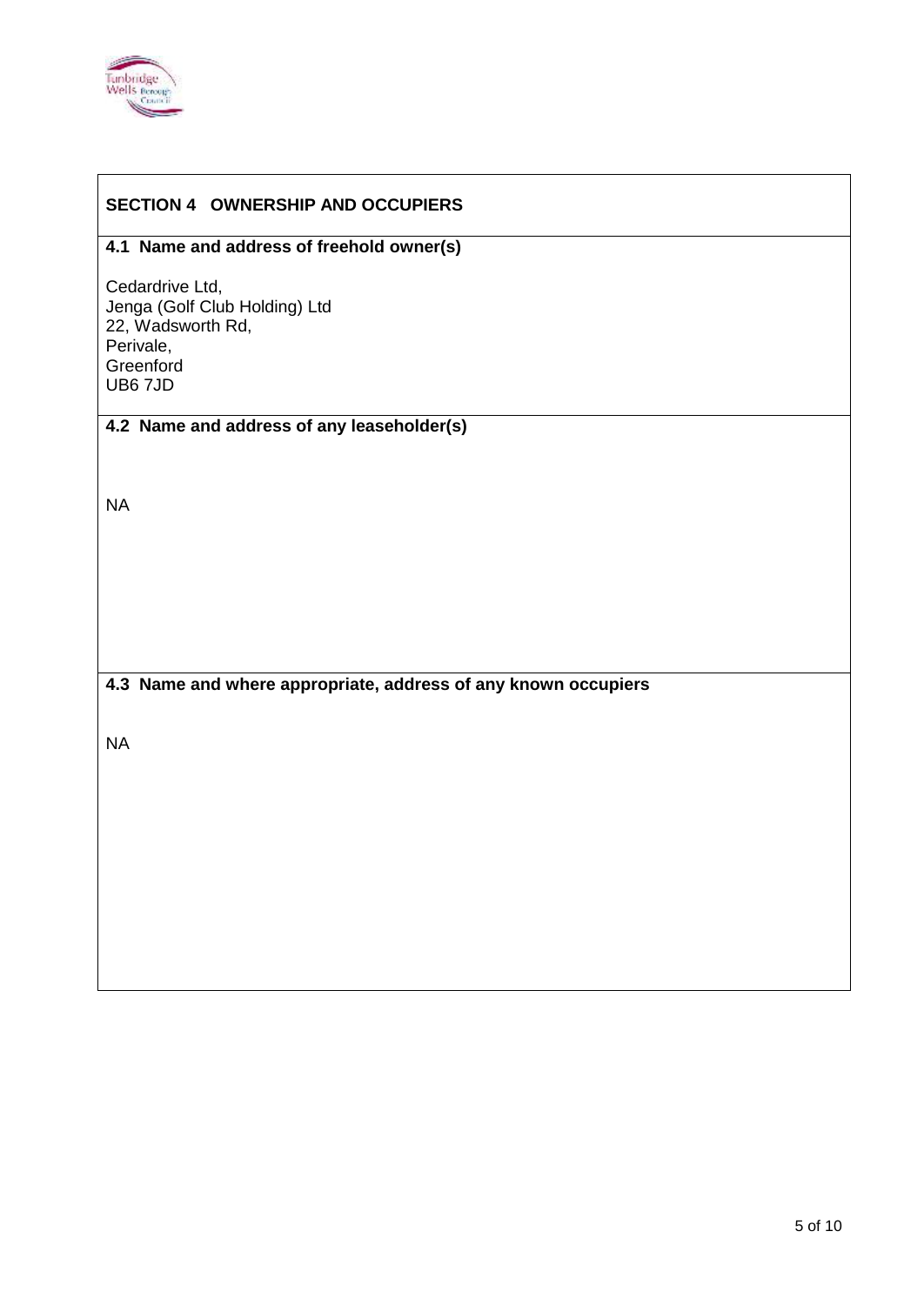

## **SECTION 5 SUPPORTING EVIDENCE FOR COMMUNITY USE**

Before completing this section refer to section 5 of the Guidance Notes. Complete only either 5.1 or 5.2.

**5.1 What is the current main (non-ancillary) use of the land and/or the building and how does this further the social wellbeing or social interests of the local community?**

NA - Facilities closed 1<sup>st</sup> April 2020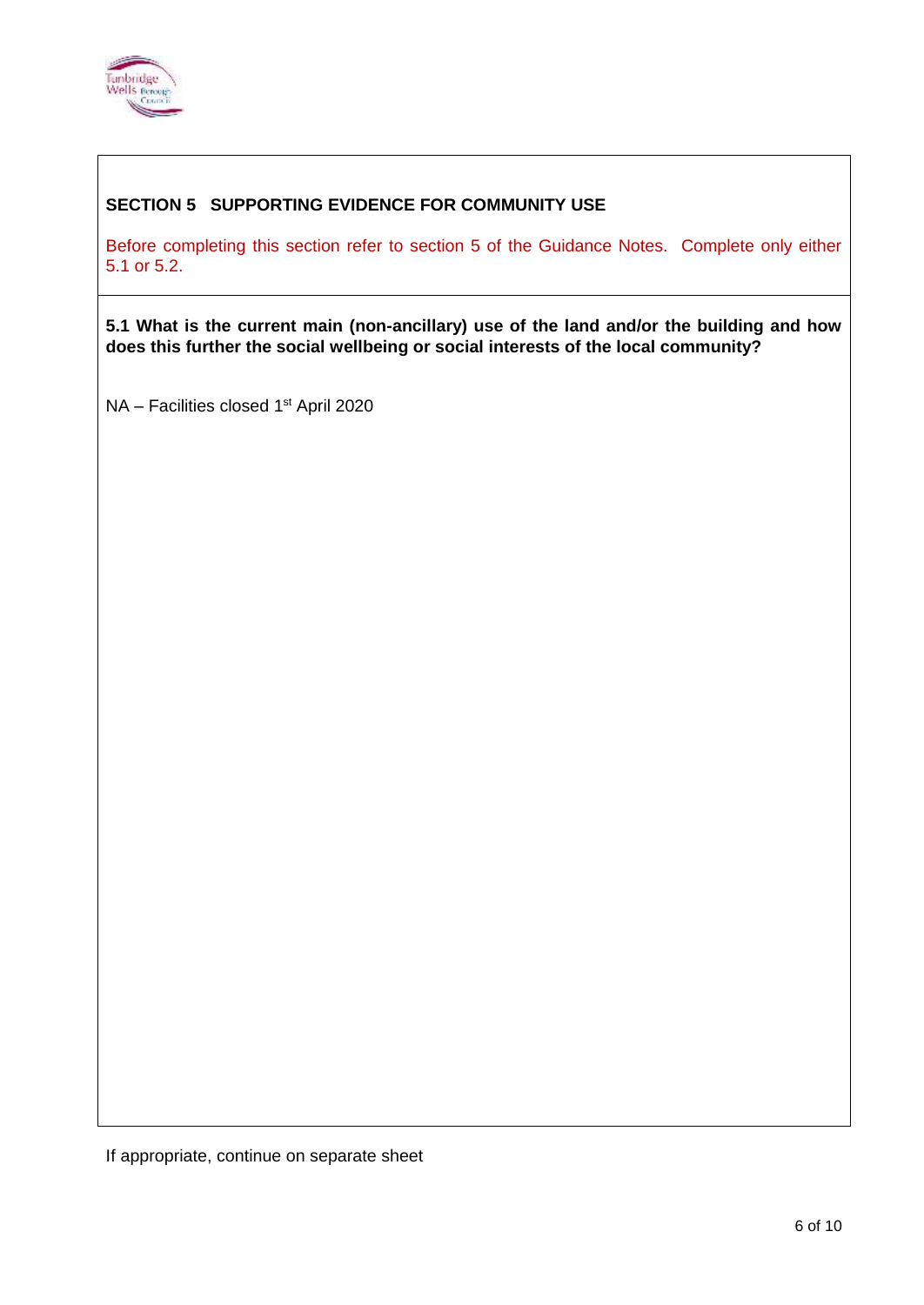

**Or:**

**5.2 If the main use of the land and/or building does not currently further the social wellbeing or social interests of the local community, please explain why not. When did the land and/or building last further the social wellbeing or social interests of the local community?**

**Please give details of the past use of the nominated asset and when this ceased. Hawkhurst Golf Club furthered the social well-being of the local community and is the largest cultural, recreation and sporting asset to the area, at 20.69 hectares.**

**It contributed to each of the four main criteria; well-being, cultural, recreation, and sporting.** 

**The Golf Club closed on the 1st April 2020 leaving many Golf Club members distraught.**

**It also saw the closure of the Hawkhurst Squash Club on the site; again leaving many members with reduced opportunity to be active.**

**The Hawkhurst Golf Club clubhouse was a well- used venue for community activity – U3A regularly used it for their activities – film night, exercise classes and alike**

If appropriate, continue on separate sheet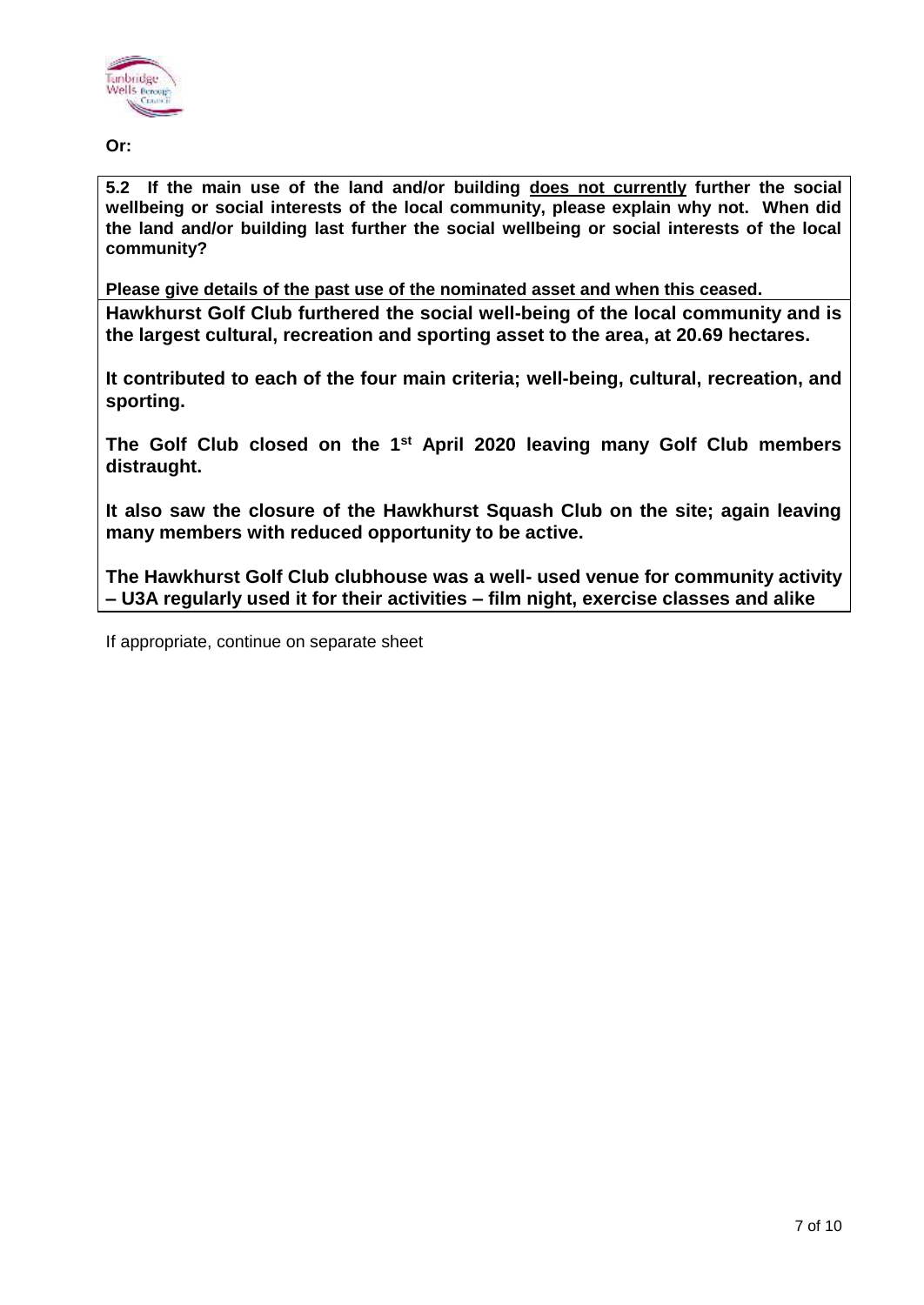

**5.3 Please provide as much information as possible about why the nominated land or building is of community value.**

**Hawkhurst Golf Club contributed to each of the four key criteria - well-being, cultural, recreation, and sporting.** 

**The clubhouse could be refurbished and extended to be used by the community, say as environmental centre in the AONB** 

**The aim is to retain the bulk of the land as a community-led golf course for public use, along the lines of the Village Golf course in Staplehurst.** 

**There is strong demand from the community for an additional central village location for an allotment – which is a legal requirement for a local authority to meet.** 

**There is also scope for creating routes for jogging, cycling and other outdoor recreation.**

**A children's playground and outdoor gym have been identified as necessary additions to the central village facilities.**

**There is also scope for creating extra parking for village use which will enable more people to come to the village to socialise in the village cafes or visit the Kino for cultural**

If appropriate, continue on separate sheet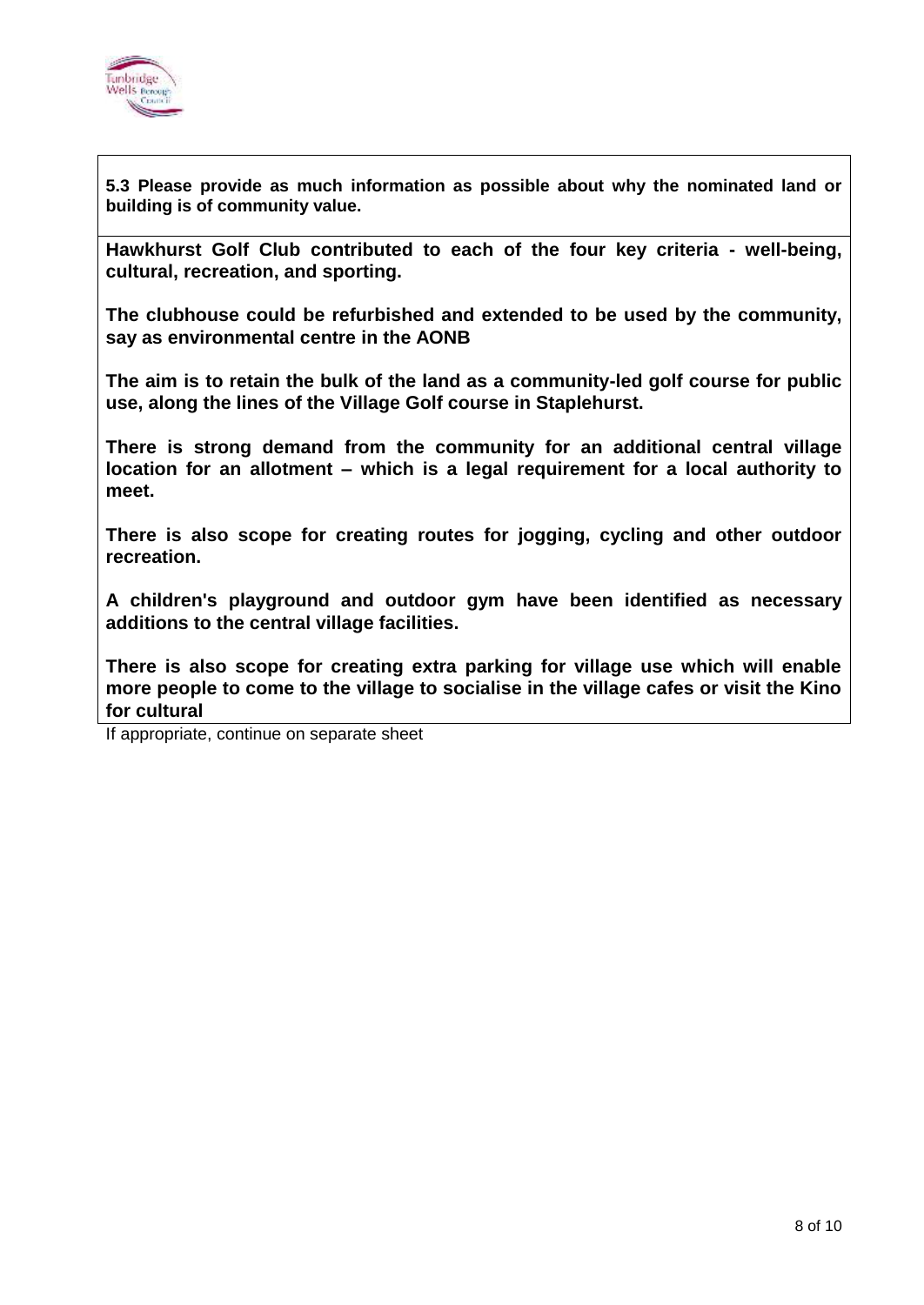

#### **SECTION 6 REALISM OF FUTURE USE**

Before completing this section refer to section 6 of the Guidance Notes. Complete only either 6.1 or 6.2.

**6.1 Please give your reasons as to why you consider that the nominated land and/or building will continue to further the social wellbeing or social interests of the local community in the future. na**

If appropriate, continue on separate sheet **Or:**

**6.2 Please demonstrate why it is realistic to think that there will be a time in the next five years when the main use of the nominated land and/or building will further the social wellbeing or social interests of the local community. Please provide any proposals for reinstatement of a use that supports the community.**

**The aim is to reinstate the bulk of the land as a community golf club; we have initiated initial discussion with ground maintenance contractor, KCC Landscapes regarding two costs; - re-instatement and a specification for ongoing maintenance. – If successful with this bid we will firm these up and then go to tender.**

**We have liaised with Staplehurst Village Golf club on their management arrangements which are voluntary management group. <https://www.villagegolf.org.uk/>**

**If successful we would work with the community to form a community led management team setting prices, rules and regulations and organising competitions. We already have a potential vehicle to do this – HCT 2018 – a community trust focused on social and recreation in the village.**

**Consultation with the community has already illustrated the importance of extra car parking for Hawkhurst – it also ties in with the adopted Hawkhurst Business Regeneration plan – 2020**

**As a provider of allotments in the village we have a long waiting list for our two sites – 23 as of December 2020. So we know there is demand for allotments and we will seek to lay out a parcel of land for allotments.**

**As a Parish We are uncapped so could increase the precept if necessary to help cover the operating costs**

If appropriate, continue on separate sheet